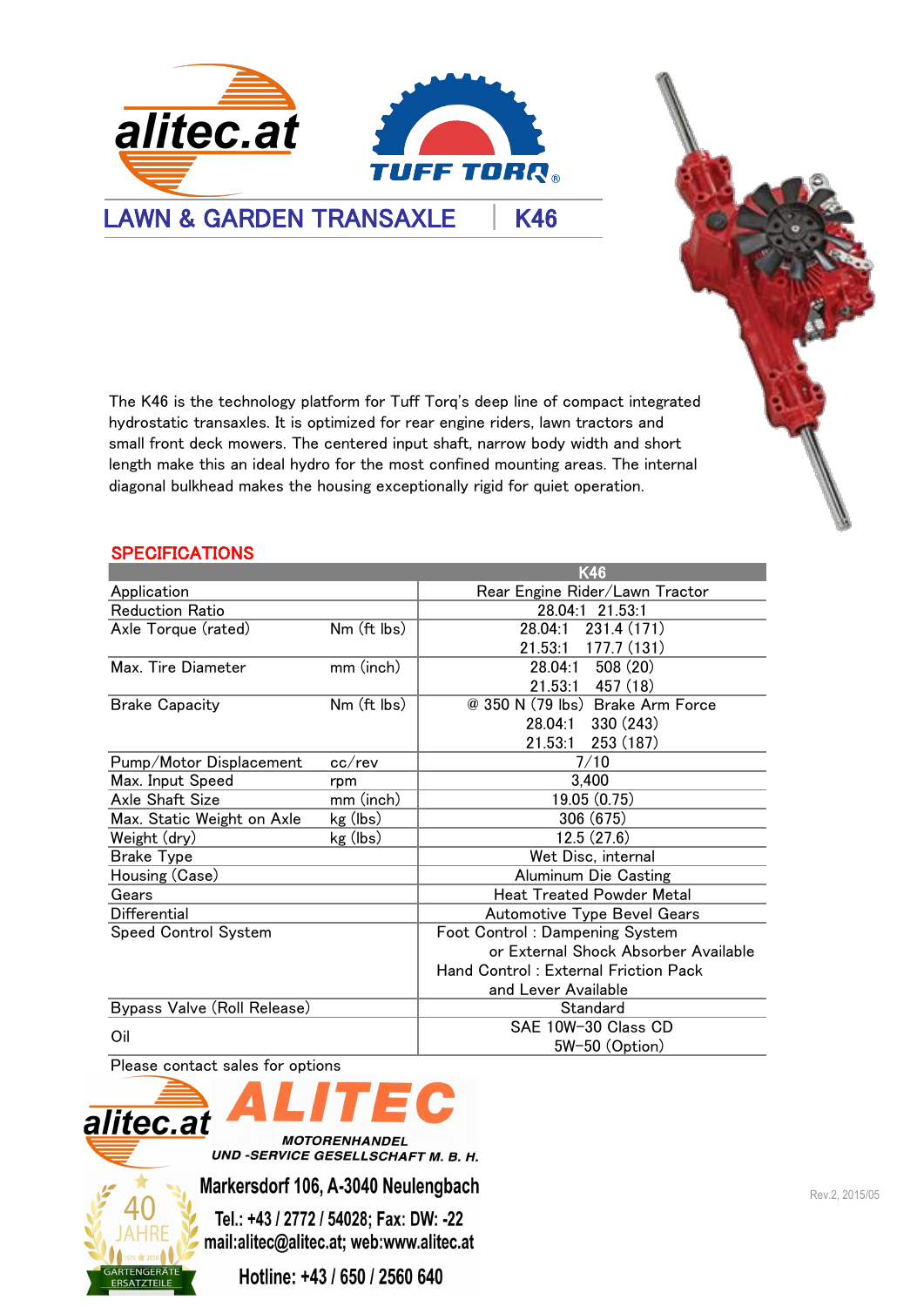LAWN & GARDEN TRANSAXLE | K57

Building on the K46 with an internal charge pump, the K57 is designed for OEM applications demanding higher duty cycles. The K57 provides rear engine riders, lawn tractors and small front deck mowers more power, quieter operation, and longer life.

**TUFF TORR®** 

alitec.at

| <b>SPECIFICATIONS</b>                                                                                                                          |              | K57                                  |  |
|------------------------------------------------------------------------------------------------------------------------------------------------|--------------|--------------------------------------|--|
| Application                                                                                                                                    |              | Rear Engine Rider/Lawn Tractor       |  |
| <b>Reduction Ratio</b>                                                                                                                         |              | 31.68:1 28.04:1 21.53:1              |  |
| Axle Torque (rated)                                                                                                                            | Nm (ft lbs)  | 255 (188)<br>31.68:1                 |  |
|                                                                                                                                                |              | 28.04:1<br>235.4 (174)               |  |
|                                                                                                                                                |              | 21.53:1 180.7 (133)                  |  |
| Max. Tire Diameter                                                                                                                             | mm (inch)    | 31.68:1<br>559 (22)                  |  |
|                                                                                                                                                |              | 508 (20)<br>28.04:1                  |  |
|                                                                                                                                                |              | 21.53:1<br>457 (18)                  |  |
| <b>Brake Capacity</b>                                                                                                                          | Nm (ft lbs)  | @ 350 N (79 lbs) Brake Arm Force     |  |
|                                                                                                                                                |              | 372 (275)<br>31.68:1                 |  |
|                                                                                                                                                |              | 28.04:1<br>330 (243)                 |  |
|                                                                                                                                                |              | 21.53:1<br>253 (187)                 |  |
| Pump/Motor Displacement                                                                                                                        | $cc$ / $rev$ | 7/10                                 |  |
| Max. Input Speed                                                                                                                               | rpm          | 3,400                                |  |
| Axle Shaft Size                                                                                                                                | mm (inch)    | 19.05(0.75)                          |  |
| Max. Static Weight on Axle                                                                                                                     | kg (lbs)     | 306 (675)                            |  |
| Weight (dry)                                                                                                                                   | kg (lbs)     | 12.5(27.6)                           |  |
| <b>Brake Type</b>                                                                                                                              | mm           | Wet Disc, internal                   |  |
| Housing (Case)                                                                                                                                 |              | Aluminum Die Casting                 |  |
| Gears                                                                                                                                          |              | <b>Heat Treated Powder Metal</b>     |  |
|                                                                                                                                                |              | Heat Treated Steel Gears (Option)    |  |
| Differential                                                                                                                                   |              | Automotive Type Bevel Gears          |  |
| Speed Control System                                                                                                                           |              | Foot Control: Dampening System       |  |
|                                                                                                                                                |              | or External Shock Absorber Available |  |
|                                                                                                                                                |              | Hand Control: External Friction Pack |  |
|                                                                                                                                                |              | and Lever Available                  |  |
| Bypass Valve (Roll Release)                                                                                                                    |              | Standard                             |  |
| Oil                                                                                                                                            |              | SAE 10W-30 Class CD                  |  |
|                                                                                                                                                |              | 5W-50 (Option)                       |  |
| Please contact sales for options                                                                                                               |              |                                      |  |
| alitec.at<br><b>MOTORENHANDEL</b><br>UND -SERVICE GESELLSCHAFT M. B. H.                                                                        |              |                                      |  |
| $\mathbf{r}$ $\mathbf{r}$ $\mathbf{r}$ $\mathbf{r}$ $\mathbf{r}$ $\mathbf{r}$ $\mathbf{r}$ $\mathbf{r}$ $\mathbf{r}$ $\mathbf{r}$ $\mathbf{r}$ |              |                                      |  |

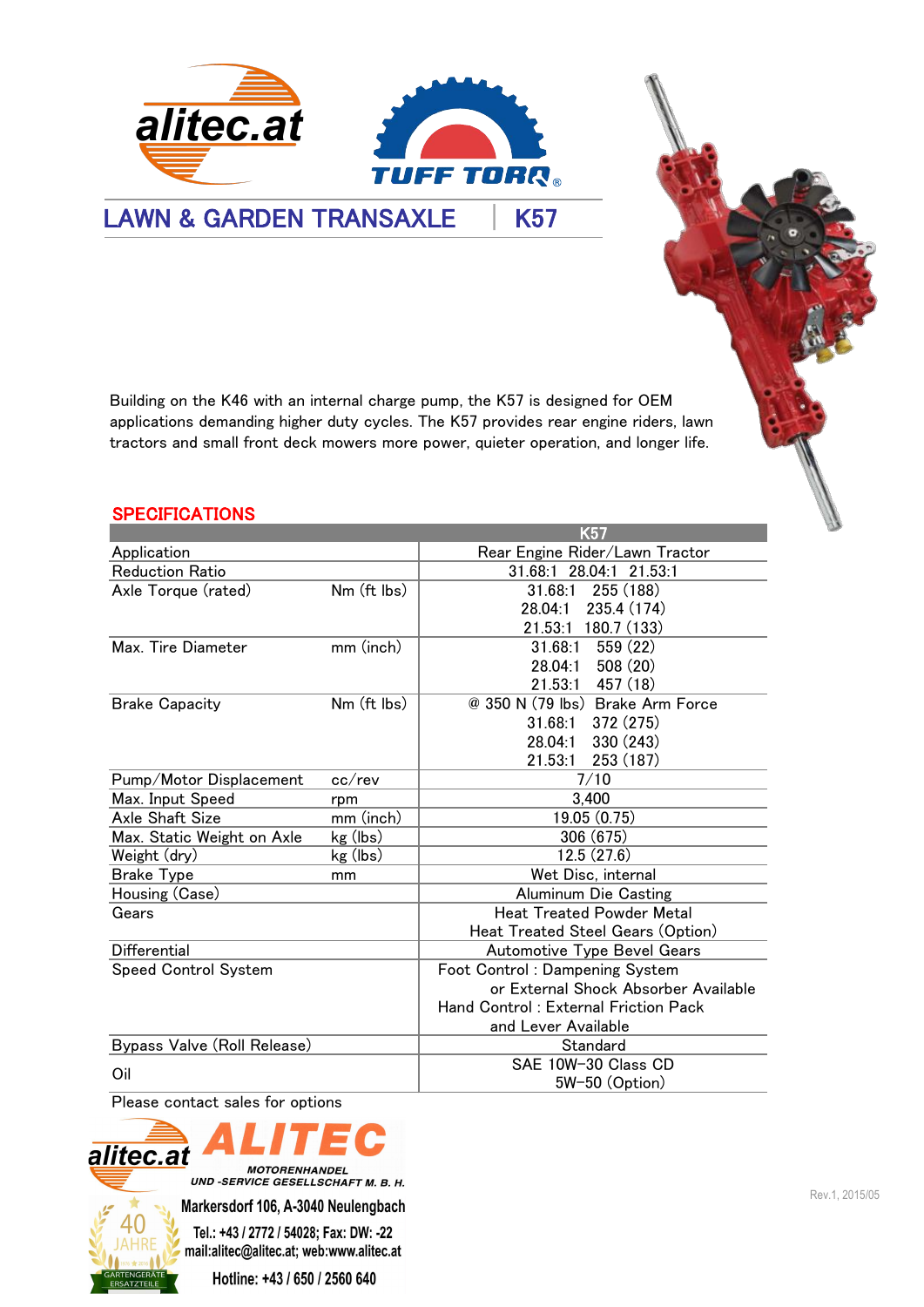

SINGLE PUMP | KPL-10



### **SPECIFICATIONS**

|                                       |                           | <b>KPL-10</b>               |  |
|---------------------------------------|---------------------------|-----------------------------|--|
| Piston Type                           |                           | Shoeless                    |  |
| Displacement                          | cc/rev                    | 10                          |  |
| Input Speed (Max.)                    | rpm                       | 3,600                       |  |
| Input Speed (Min.)                    | rpm                       | 600                         |  |
| Weight                                | kg                        | 3.6                         |  |
| Charge Pump                           | cc/rev                    | 3                           |  |
| Pressure (Continuous)                 | MPa(bar)                  | 9.8(100)                    |  |
| Pressure (Intermittent)               | MPa(bar)                  | 14.7 (150)                  |  |
| Pressure (Peak)                       | MPa(bar)                  | 24.5 (250)                  |  |
| Input Rotation                        |                           | Optional (CW or CCW)        |  |
| <b>Forward Orifice</b>                | mm                        | 0.8 (Optional)              |  |
| Reverse Orifice                       | mm                        | 0.8 (Optional)              |  |
| <b>Cooling Orifice</b>                | mm                        | 1.0                         |  |
| <b>Control Shaft Location</b>         |                           | Optional (Right or Left)    |  |
| Input Shaft Shape                     |                           | Optional                    |  |
|                                       |                           | (Spline, Key or Tang)       |  |
| Loop Relief Valve                     | MPa(bar)                  | <b>NA</b>                   |  |
| Neutral Device (RTN)                  |                           | Optional                    |  |
| Port Size (Main Port)                 |                           | 3/4-16UNF-2B O-ring Boss    |  |
| Port Size (Drain Port)                |                           | 9/16-18UNF-2B O-ring Boss   |  |
| Port Size (Charge Suction Port)       |                           | 9/16-18UNF-2B O-ring Boss   |  |
|                                       |                           | (NA for Type 2)             |  |
| Mounting                              |                           | SAE"A"                      |  |
| <b>Bypass Valve</b>                   |                           | <b>YES</b>                  |  |
| Auxiliary/External Hydraulics         |                           | Optional (Type 1 or Type 2) |  |
| Type 1 Charge Pump W/ External Hydro. | $cc$ / $rev$              | 4                           |  |
| Gear Pump<br>Type <sub>2</sub>        | $cc$ / $rev$              | $1 - 5$                     |  |
| (installed on charge pump)            |                           |                             |  |
| External Hydro. Port Size (Discharge) | 9/16-18UNF-2B O-ring Boss |                             |  |
| External Hydro. Port Size (Suction)   |                           | 3/4-16UNF-2B O-ring Boss    |  |

Please contact sales for options